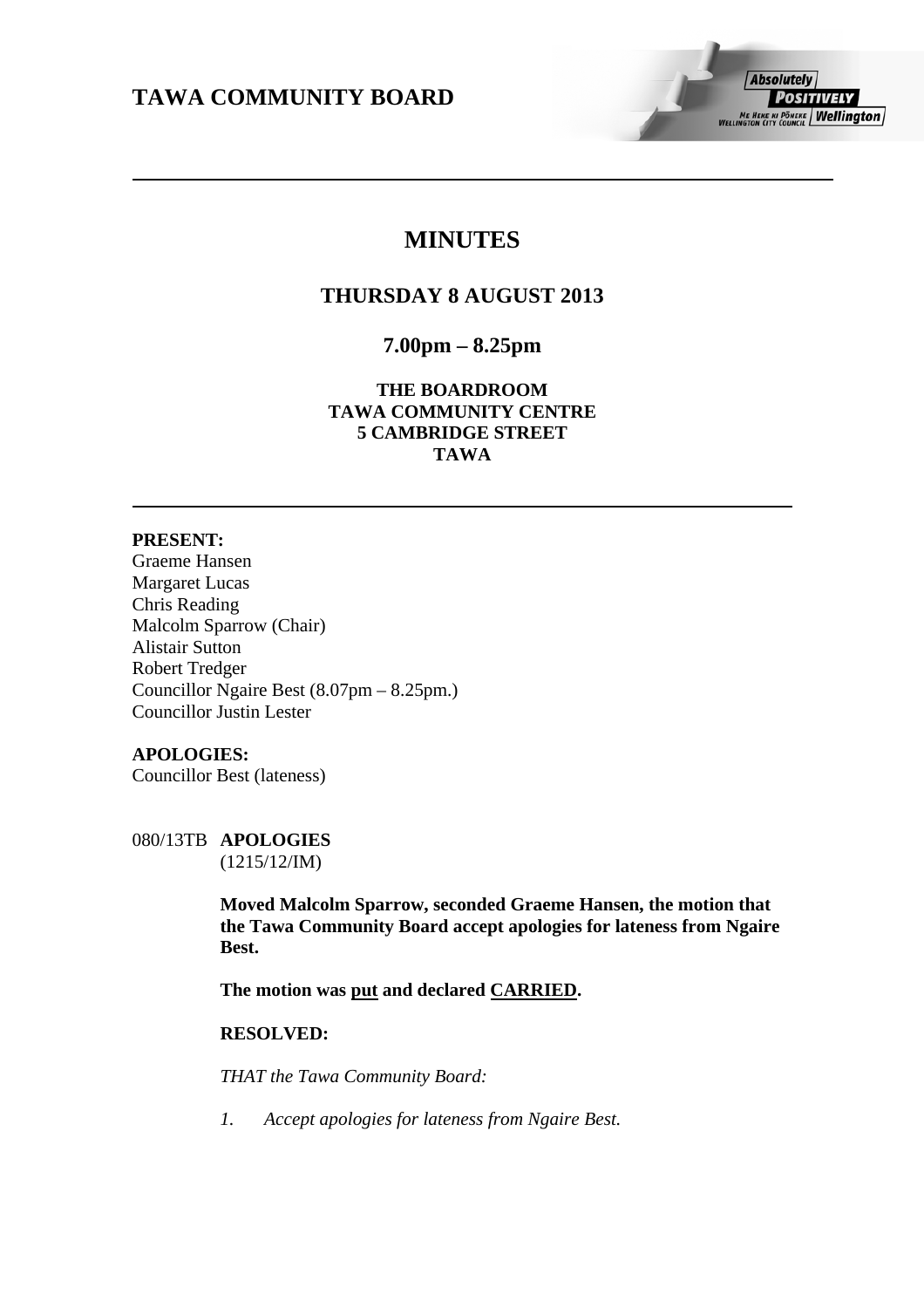### 081/13TB **MINUTES FOR CONFIRMATION** (1215/12/IM)

**Moved Malcolm Sparrow, seconded Alistair Sutton, the motion that the Tawa Community Board approve the minutes of the meeting held on Thursday 13 June 2013 having been circulated, be taken as an accurate record of that meeting.** 

**The motion was put and declared CARRIED.** 

#### **RESOLVED:**

*THAT the Tawa Community Board:* 

*1. Approve the minutes of the meeting held on Thursday 13 June 2013 having been circulated, be taken as an accurate record of that meeting.* 

### 082/13TB **CONFLICT OF INTEREST DECLARATIONS** (1215/12/IM)

#### **NOTED:**

There were no conflicts of interest declared.

### 083/13TB **PUBLIC PARTICIPATION** (1215/12/IM)

#### **NOTED:**

There was no public participation.

## 084/13TB **POLICING IN TAWA** (1215/12/IM) (ORAL REPORT)

#### **NOTED:**

There was no update from the Tawa Community Constable.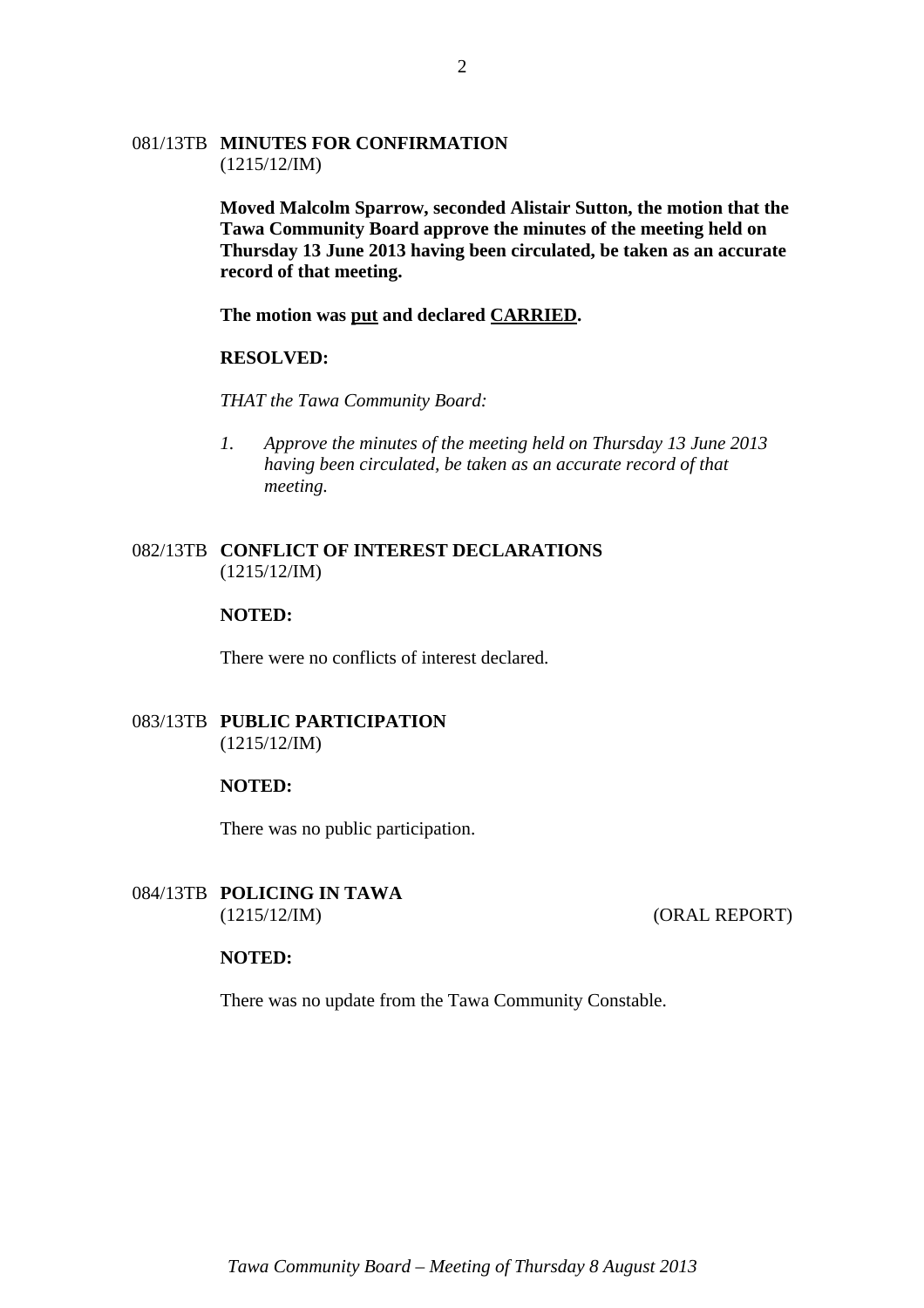#### 085/13TB **COMMUNITY SPEAKER** (1215/12/IM)

#### **NOTED:**

David Banks – Treasurer and Chair of the Tawa Rugby Club, Gary Beecroft – Secretary of the Tawa Rugby Club and Allan Davidson – Tawa Rugby Club Club Captain were in attendance. They spoke to the Board on the successes of the teams this season. They also advised that the Club is interested in being more involved with the Community.

# 086/13TB **PARKS, SPORT AND RECREATION - UPDATE ON RECREATION FACILITIES AND PROGRAMMES. 4TH QUARTER 2012/2013**

Report of Lynda Rigler - Recreation Manager Northern. (1215/12/IM) (REPORT 3)

#### **NOTED:**

Lynda Rigler - Recreation Manager Northern was in attendance for this item.

**Moved Malcolm Sparrow, seconded Robert Tredger, the substantive motion.** 

**The substantive motion was put and declared CARRIED.** 

## **RESOLVED:**

*THAT the Tawa Community Board:* 

*1. Receive the information.* 

## 087/13TB **MERVYN KEMP LIBRARY AND TAWA COMMUNITY CENTRE QUARTERLY REPORT APRIL TO JUNE QUARTER 2013**  Report of Rose Barker - Team Leader Wellington City Libraries. (1215/12/IM) (REPORT 4)

#### **NOTED:**

Rose Barker - Team Leader North Cluster was in attendance for this item.

**Moved Malcolm Sparrow, seconded Graeme Hansen, the substantive motion.** 

**The substantive motion was put and declared CARRIED.**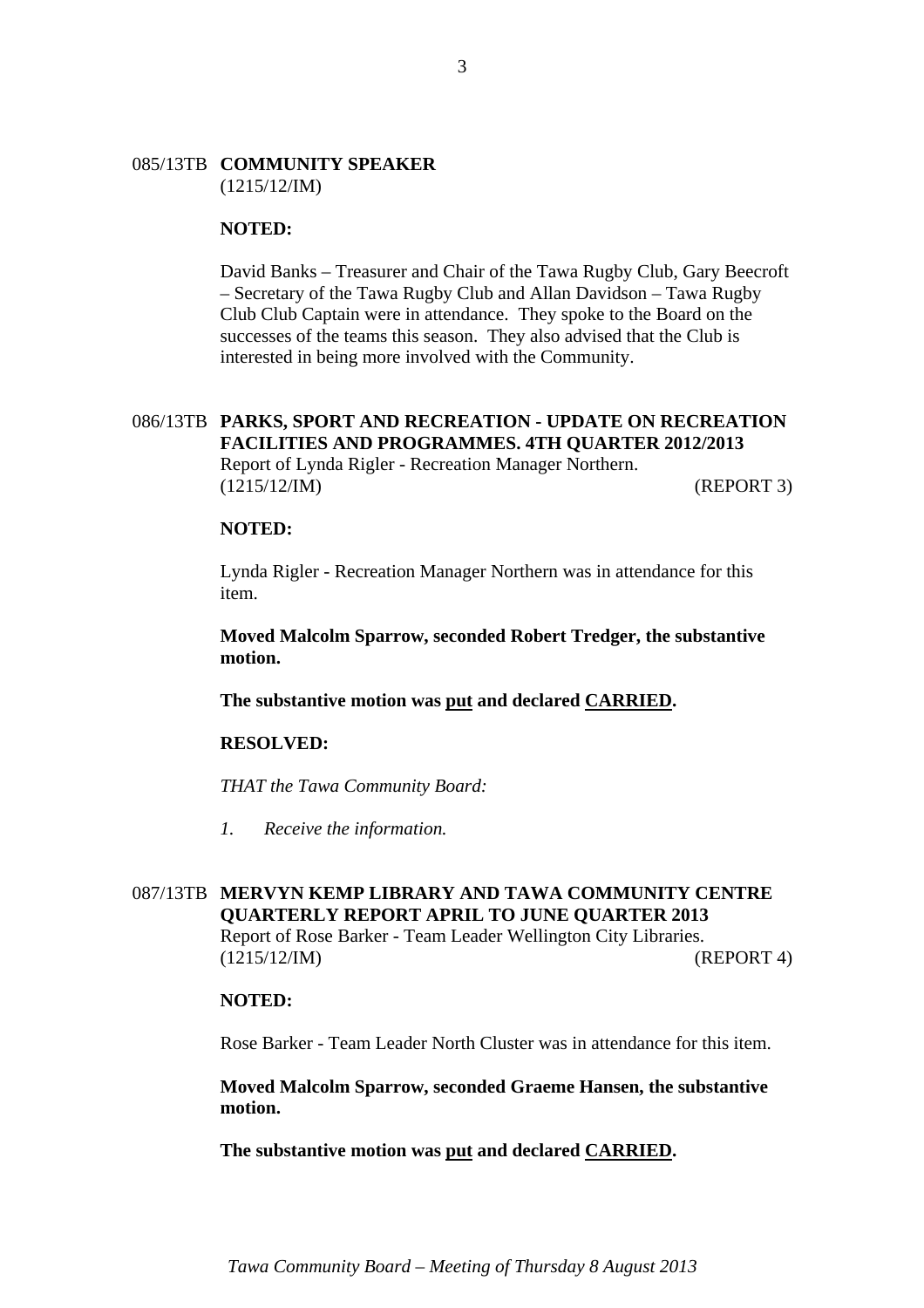#### **RESOLVED:**

*THAT the Tawa Community Board:* 

*1. Receive the information.* 

### 088/13TB **OUR CAPITAL SPACES – APPROVAL OF SUBMISSION**  (1215/12/IM) (ORAL REPORT)

### **NOTED:**

The Board noted that they did not submit to the Our Capital Spaces consultation.

### 089/13TB **RESOURCE CONSENT APPROVALS AND APPLICATIONS FOR 1 JUNE 2013 TO 29 JULY 2013**

Report of Bill Stevens - Manager, Development Planning and Compliance, North and West. (1215/12/IM) (REPORT 6)

**Moved Malcolm Sparrow, seconded Robert Tredger, the substantive motion.** 

**The substantive motion was put and declared CARRIED.** 

### **RESOLVED:**

*THAT the Tawa Community Board:* 

*1. Receive the information.* 

## 090/13TB **REPORTS BACK FROM COMMITTEES/PORTFOLIO RESPONSIBILITIES**

Report of Malcolm Sparrow – Chair, Tawa Community Board. (1215/12/IM) (REPORT 7)

### **NOTED:**

Margaret Lucas advised that she had attended the Tawa College production and urged fellow Board members to go and see it.

Robert Tredger advised that he had nothing to report.

Councillor Lester advised that he had attended the Tawa College production and had been meeting with Tawa Business people to resurrect the Tawa Business Association.

Alistair Sutton advised that he had nothing to report.

*Tawa Community Board – Meeting of Thursday 8 August 2013*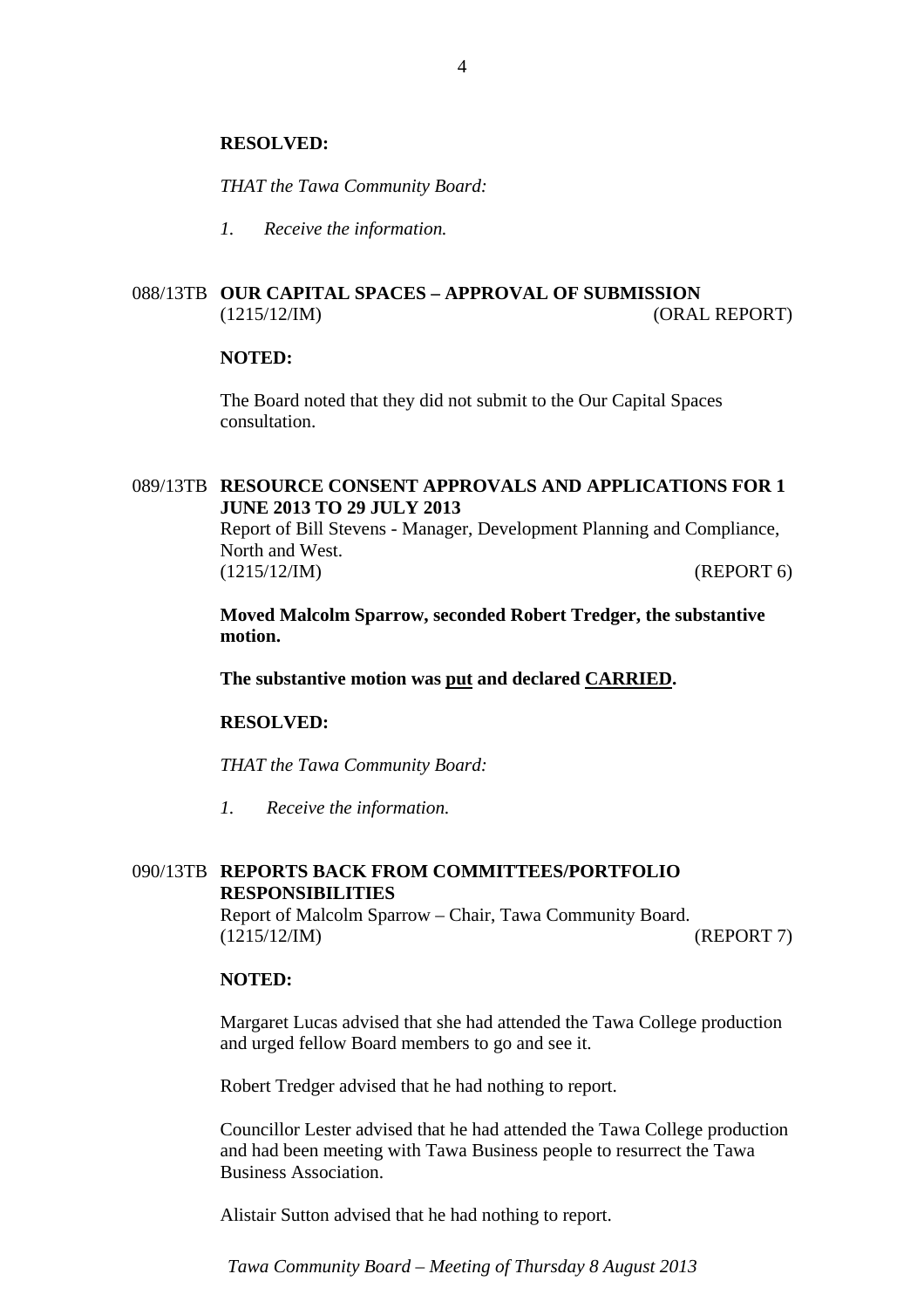Chris Reading advised that the hanging baskets had been re-potted with flowering plants for winter. Leaking water fittings had been fixed. He has approached a Service Club to take over the long term maintenance of the baskets.

Malcolm Sparrow mentioned the activities outlined in this report back.

(Councillor Best joined the meeting at 8.07pm.)

Councillor Best advised that she had attended a meeting of the Tawa Community Mentoring Programme which is in the process of setting up a Committee.

**Moved Malcolm Sparrow, seconded Chris Reading, the substantive motion.** 

**The substantive motion was put and declared CARRIED.** 

## **RESOLVED:**

*THAT the Tawa Community Board:* 

*1. Receive the information.* 

## 091/13TB **FORWARD PROGRAMME**

Report of Fiona Dunlop – Committee Advisor. (1215/12/IM) (REPORT 8)

**Moved Malcolm Sparrow, seconded Alistair Sutton, the substantive motion with an addition as follows:** 

**Thursday 12 September 2013** 

**Draft Engagement Policy submission approval.** 

**The substantive motion with an addition was put and declared CARRIED.** 

## **RESOLVED:**

*THAT the Tawa Community Board:* 

- *1. Receive the information.*
- *2. Approve the work programme as amended for the upcoming meetings.*

|                        | <b>Thursday 12 September 2013</b> |
|------------------------|-----------------------------------|
| <b>Standing Items:</b> |                                   |
| $\bullet$              | Policing in Tawa                  |
| $\bullet$              | <b>Community Speaker</b>          |
| $\bullet$              | <b>Resource Consents</b>          |

*Tawa Community Board – Meeting of Thursday 8 August 2013*